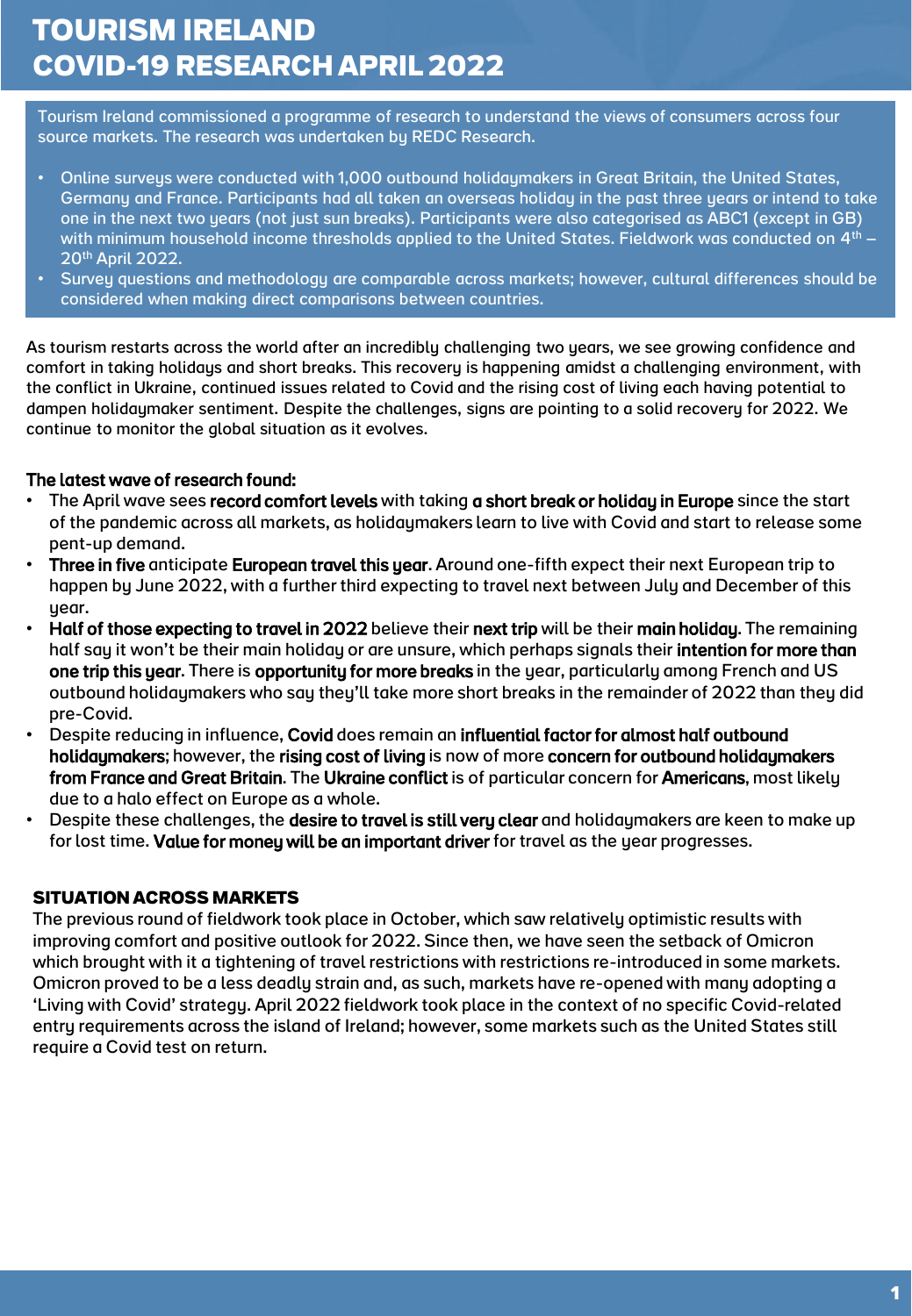# **COMFORT**

## **HIGHEST COMFORT LEVELS TO DATE**

Comfort levels with taking a short break or holiday in Europe have improved further since October 2021, with April 2022 seeing the highest levels recorded since the start of the pandemic across all markets. The largest improvement, almost 20 percentage points, is seen among the previously cautious holidaymakers in Great Britain, with comfort levels now closer to that seen in other European markets.



## **GOOD COMFORT LEVELS ACROSS TRAVEL MODES**

Comfort with domestic breaks has largely returned and comfort with European breaks is continuing to improve – with significant increases seen across three of the four markets. Flying is the most comfortable travel mode for those in Great Britain (jumping 19 percentage points since October). French holidaymakers are equally comfortable with flying and driving; and driving offers German holidaymakers the greatest comfort.

#### Proportion of holidgumakers in the next three months that are...

| = Sig difference vs October 2021 |                                 | <b>GB</b>                      | <b>DE</b>                                | <b>FR</b>                      | <b>US</b>                      |
|----------------------------------|---------------------------------|--------------------------------|------------------------------------------|--------------------------------|--------------------------------|
| Comfortable with                 |                                 | <b>NEXT 3</b><br><b>MONTHS</b> | <b>NEXT<sub>3</sub></b><br><b>MONTHS</b> | <b>NEXT 3</b><br><b>MONTHS</b> | <b>NEXT 3</b><br><b>MONTHS</b> |
|                                  | <b>DOMESTIC</b><br><b>BREAK</b> | 87%                            | 78%                                      | 89%                            | 86%                            |
|                                  | <b>BREAK IN EUROPE</b>          | 67%                            | 70%                                      | 72%                            | 59%                            |
|                                  | <b>FLYING</b>                   | 63%                            | 54%                                      | 64%                            |                                |
|                                  | <b>TAKING A FERRY</b>           | 56%                            | 44%                                      | 55%                            |                                |
|                                  | <b>DRIVING</b>                  | 47%                            | 64%                                      | 63%                            |                                |

Q8a. How comfortable would you be to do the following in the next three months?

## **MANY HOLIDAYMAKERS HAVE DIPPED THEIR TOE INTO TRAVEL**

Almost half of outbound holidaymakers have taken at least one overseas holiday in Europe in the past 12 months. We know from previous waves, when holidaymakers have a good experience of travel, it encourages them to travel again and helps to build comfort and confidence.

**HOLIDAY ACTIVITY IN THE PAST 12 MONTHS AMONG THOSE IN EUROPE** 



GB: Great Britain, DE: Germany, FR: France, US: USA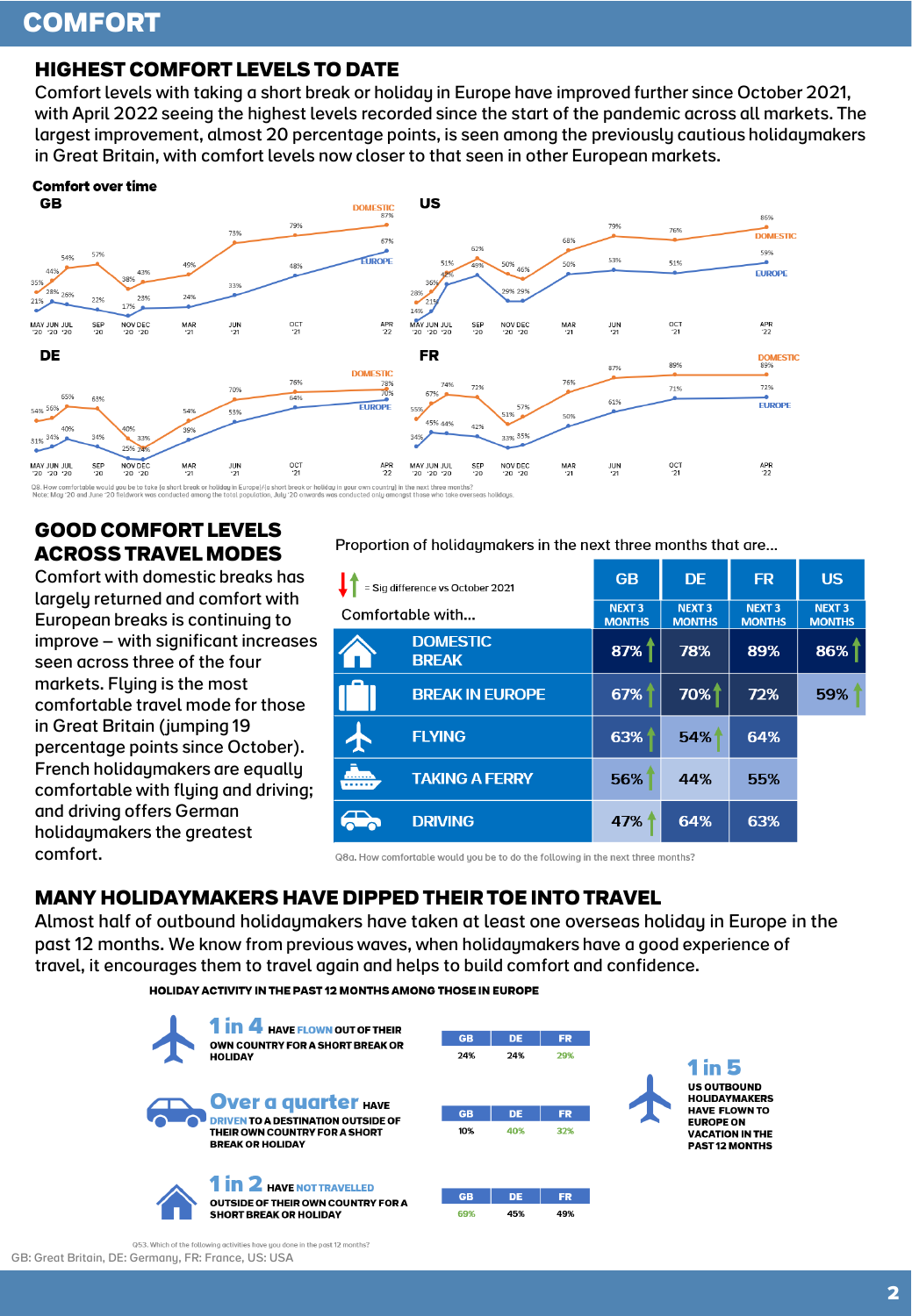# **THREE IN FIVE ANTICIPATE EUROPEAN TRAVEL THIS YEAR**

Around one-fifth expect their next European trip to happen by June 2022, with a further third expecting to travel between July and December. German outbound holidaymakers are particularly hopeful of a European trip this year (70%), while 45% of American outbound holidaymakers plan a trip to Europe by the end of the year. When we look at travel plans by age, younger holidaymakers are more likely to travel earlier in the year, with 48% of those aged 18 – 34 planning to travel between now and August, versus 28% of those aged 55+. The 55+ age group are more likely to travel between September and December, avoiding the busy school holiday months and peak prices.



#### **Anticipated Next Holiday To Europe**

### **POTENTIAL EXISTS FOR ADDITIONAL TRIPS IN 2022**

Q18. When do you expect to take your next short break or holiday elsewhere in Europe?

The majority of holidaymakers expect their next European break to be a longer holiday of 4+ nights. Half expect their next trip will be their main holiday in 2022, the remaining half say it won't be their main holiday or are unsure, which perhaps signals their intention for more than one trip this year.



### **STRONG EXPECTATION FOR SHORT BREAKS IN IN 2022**

There is potential for more breaks in the year, particularly among one in five French and a quarter of US outbound holidaymakers, who say they'll take more short breaks than pre-Covid.

|                                                                  | ιοται | GВ  | DE  | нκ  | US  |
|------------------------------------------------------------------|-------|-----|-----|-----|-----|
| I'll do MORE SHORT BREAKS<br>than pre-COVID                      | 21%   | 15% | 21% | 21% | 25% |
| I'll do ABOUT THE SAME<br>AMOUNT of short breaks as<br>pre-COVID | 44%   | 43% | 47% | 43% | 45% |
| I'll do LESS SHORT<br><b>BREAKS than pre-COVID</b>               | 18%   | 21% | 19% | 15% | 15% |
| don't know                                                       | 17%   | 21% | 13% | 20% | 16% |

Q.28a And do you expect you will take more or less short breaks outside (COUNTRY) in the rest of 2022 compared with the same time period pre-COVID?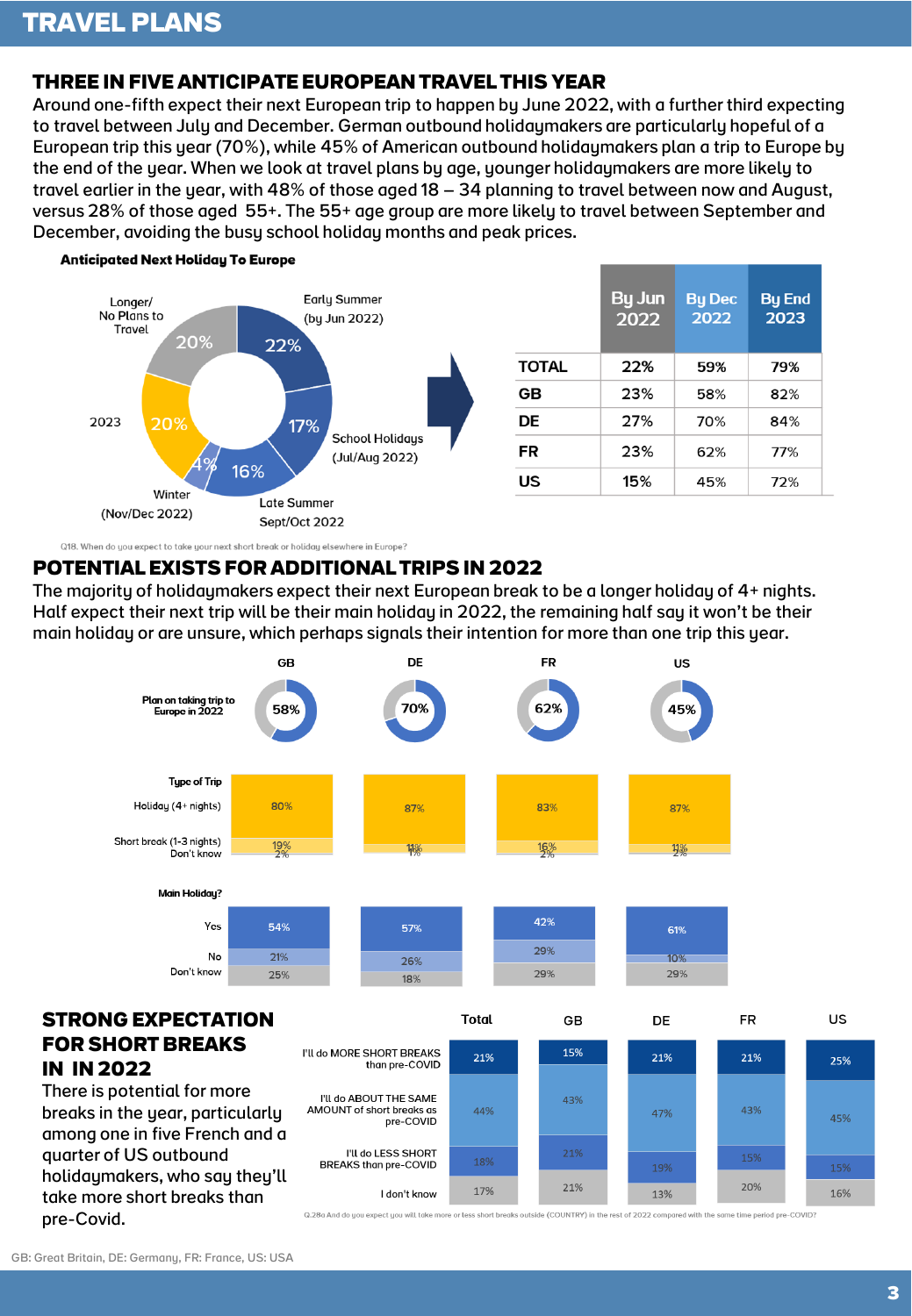### **SOME LINGERING COVID CONCERNS**

Covid-related concerns continue to lessen with time as people learn to live with the 'new normal'. 'Difficulty getting money back if the trip was cancelled' remains the greatest barrier to taking a trip in the near future. Other concerns relate to a diminished holiday experience at the destination or encountering hassle or inconvenience on the way to the destination.

Factors causing hesitancy to travel in near future

| % DISCOURAGE ME A LOT/A BIT                                                        | <b>GB</b> | DE  | <b>FR</b> | <b>US</b> |
|------------------------------------------------------------------------------------|-----------|-----|-----------|-----------|
| <b>DIFFICULTY GETTING MY MONEY BACK IF TRIP IS CANCELLED</b>                       | 86%       | 78% | 88%       | 79%       |
| <b>DESTINATION EXPERIENCE DIMINISHED</b>                                           | 65%       | 61% | 77%       | 70%       |
| <b>TRAVELLING MORE HASSLE/INCONVENIENT THAN PRE COVID</b>                          | 72%       | 52% | 67%       | 69%       |
| <b>LONGER QUEUES AT AIRPORTS</b>                                                   | 70%       | 45% | 65%       | 64%       |
| NEEDING TO TAKE A COVID TEST BEFORE I TRAVEL                                       | 55%       | 36% | 55%       | 49%       |
| NEEDING TO WEAR MASKS WHILE TRAVELLING                                             | 41%       | 38% | 50%       | 46%       |
| NEEDING TO PRESENT A COVID CERTIFICATE OR PROOF OF VACCINATION TO<br><b>TRAVEL</b> | 42%       | 29% | 43%       | 40%       |

Q36. To what extent, if at all, would the following discourage you from travelling?

## **IMPACT OF WORLD AFFAIRS ON TRAVEL**

Covid remains an influential factor for almost half of outbound holidaymakers; however, the rising cost of living is of greater concern for outbound holidaymakers from France and Great Britain. The Ukraine conflict is of particular concern for Americans with a halo effect on Europe as a whole. General hassle or difficulty travelling resonates most with those in Great Britain, perhaps influenced by challenges around Brexit/EU Exit and travel within the EU.



Q32. Which of the following factors are important in influencing whether you take a European holiday in 2022 or not? (ANY IMPORTANT)

### **SPEED BUMPS ANTICIPATED ON THE ROAD TO RECOVERY**

Looking further into these factors, hassle with travel and Covid-related issues are least likely to prevent holidaymakers from travelling by end of year. The conflict in Ukraine could impede travel for one in five US outbound holidaymakers and the rising cost of living could see a quarter of outbound holidaymakers in Great Britain and France prevented from travelling.

| Very / Fairly Likely                                                                        |  |
|---------------------------------------------------------------------------------------------|--|
| 51% INDICATE THEIR MOST                                                                     |  |
| <b>INFLUENTIAL FACTOR WILL LIKELY</b><br><b>PREVENT THEM FROM TRAVELLING BY END</b><br>2022 |  |
| 43% REPORT THAT NONE ARE                                                                    |  |
| <b>INFLUENTIAL/LIKELY TO PREVENT THEM</b><br><b>FROM TRAVELLING. THE BALANCE (6%) ARE</b>   |  |

|             | ю                                                |          |                                         |                                               |
|-------------|--------------------------------------------------|----------|-----------------------------------------|-----------------------------------------------|
|             | <b>RISING</b><br><b>COST OF</b><br><b>LIVING</b> | COVID-19 | <b>CONFLICT</b><br>IN<br><b>UKRAINE</b> | <b>HASSLE</b><br><b>WITH</b><br><b>TRAVEL</b> |
| GB<br>(51%) | 24%                                              | 12%      | 5%                                      | 10%                                           |
| DE<br>(41%) | 14%                                              | 15%      | 10%                                     | 2%                                            |
| FR<br>(54%) | 25%                                              | 14%      | 9%                                      | 6%                                            |
| US<br>(58%) | 13%                                              | 18%      | 21%                                     | 6%                                            |

**UNSURE** 

Q35. How likely is it that ... will prevent you from travelling by the end of the year?<br>Table is re-based to total outbound holidaymaker population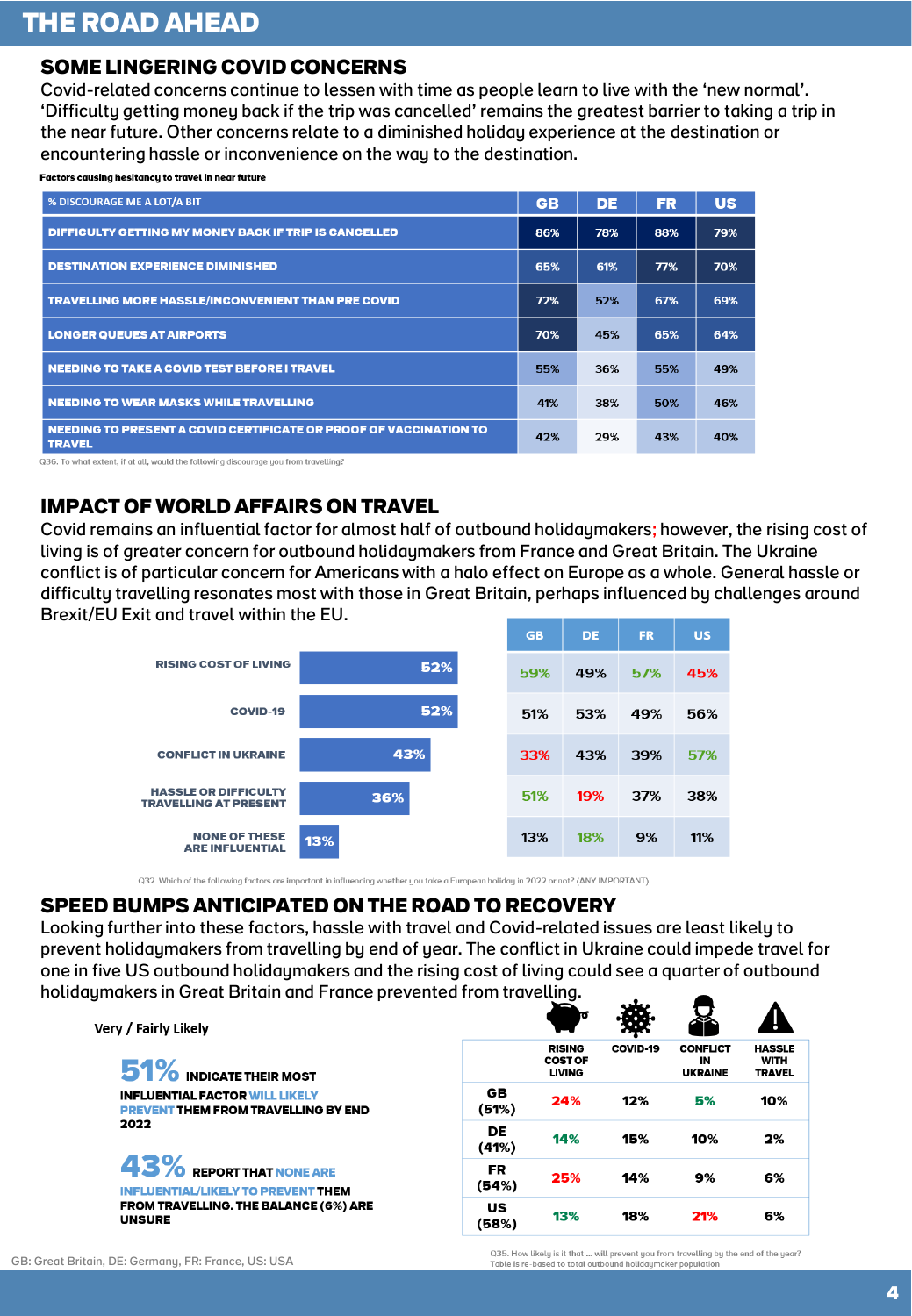#### **COST OF LIVING COULD IMPACT ON TRAVEL BEHAVIOUR AS THE YEAR GOES ON**

Two in five outbound holidaymakers agree that the increased cost of living will make it too expensive to go away; particularly among those in Germany and France. There is evidence of an earlier booking pattern for a quarter of outbound holidaymakers as they aim to book earlier in order to lock down prices in case they go up; this increases to almost four in ten for those in the US. The findings suggest that value for money will be really important for travel as the year progresses, with consumers keeping a tighter eye on their spending.

| 2 in 5 strongly agree that COST<br>OF LIVING INCREASES WILL MAKE IT<br><b>TOO EXPENSIVE TO GO AWAY</b> | <b>GB</b><br>34% | <b>DE</b><br>49% | <b>FR</b><br>47% | <b>US</b><br>31% |
|--------------------------------------------------------------------------------------------------------|------------------|------------------|------------------|------------------|
| 1 in 4 say they'll BOOK EARLIER                                                                        | <b>GB</b>        | <b>DE</b>        | <b>FR</b>        | <b>US</b>        |
| <b>THAN NORMAL IN CASE PRICES GO UP</b>                                                                | 21%              | 21%              | 22%              | 39%              |

#### **SUBSCRIPTIONS, TREATS AND BIG-TICKET ITEMS TOP THE LIST FOR REDUCTIONS**

Outbound holidaymakers were asked what they'd be willing to reduce spending on if they had to in light of the rising cost of living. Items like subscriptions, treats such as spa or nails and big-ticket items like a new car were items most likely to reduce/eliminate spend. Overseas holidays would be eliminated for one-quarter of holidaymakers, but one-fifth deemed them to be essential. Weekends away and dining/drinking held up well, and items like day-to-day expenses such as treats like coffee and cakes were least likely to be cut.



Q.37 There are a lot of stories in the press about an increase in the cost of living. Please indicate the extent to which you would be willing to reduce your spending on the following if you had to...